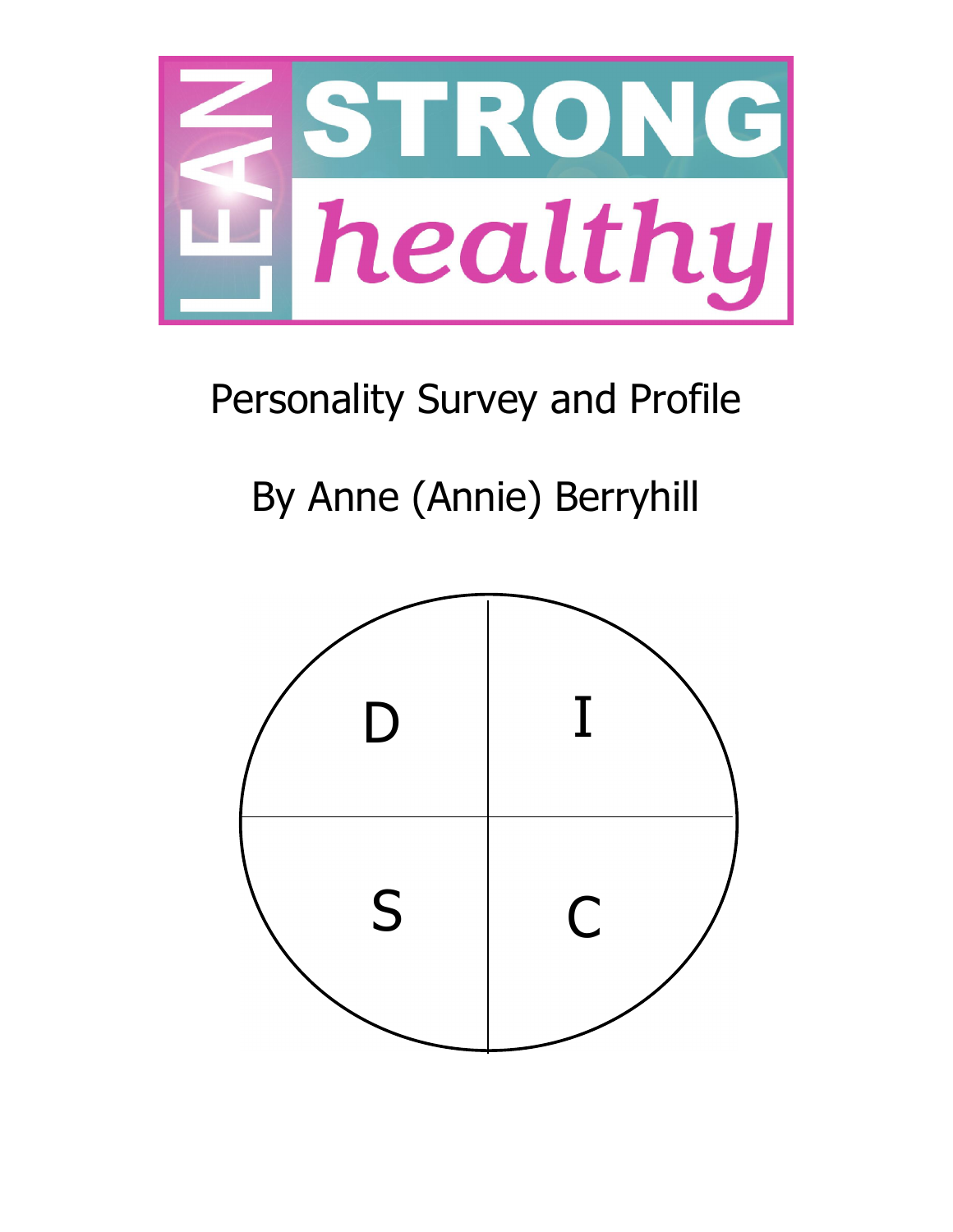## **Part 1:Wellness Personality Profile**

How personality affects Health and Fitness Success-What is yours? Moving Across, circle the word in each line that best describes you. Tally by column

|                         | $\overline{2}$                        | 3                      | 4                       |
|-------------------------|---------------------------------------|------------------------|-------------------------|
| <b>Persuasive</b>       | <b>Inspiring</b>                      | <b>Steady</b>          | <b>Humble</b>           |
| <b>Original</b>         | Charming                              | <b>Flowing</b>         | <b>Conservative</b>     |
| <b>Attractive</b>       | <b>Sociable</b>                       | <b>Gentle</b>          | <b>Detail-Oriented</b>  |
| <b>Bold</b>             | <b>Talkative</b>                      | <b>Sweet</b>           | <b>Attentive</b>        |
| <b>Will-Power</b>       | <b>Persuasive</b>                     | Loyal                  | <b>Accurate</b>         |
| <b>Precise</b>          | Introspective                         | <b>Obliging</b>        | <b>Sensitive</b>        |
| <b>Competitive</b>      | <b>Cheerful</b>                       | <b>Even-Tempered</b>   | <b>Systematic</b>       |
| Unconquerable           | <b>Fun-Loving</b>                     | <b>Considerate</b>     | <b>Explanatory</b>      |
| <b>Brave</b>            | <b>Jovial</b>                         | <b>Playful</b>         | <b>Precise</b>          |
| <b>Adventurous</b>      | <b>Playful</b>                        | <b>Patient</b>         | <b>Fussy</b>            |
| <b>Decisive</b>         | Cordial                               | Soft-Spoken            | <b>Timid</b>            |
| <b>Polished</b>         | <b>Enthusiastic</b>                   | <b>Family-Oriented</b> | <b>Controlled</b>       |
| <b>Daring</b>           | Convincing                            | <b>Moderate</b>        | <b>Diplomatic</b>       |
| <b>Aggressive</b>       | Willing                               | <b>Controlled</b>      | <b>Resigned</b>         |
| <b>Determined</b>       | <b>Animated</b>                       | <b>Satisfied</b>       | <b>Well-Disciplined</b> |
| <b>High-Spirited</b>    | <b>Admirable</b>                      | <b>Kind</b>            | <b>Cautious</b>         |
| <b>Energetic</b>        | Popular                               | <b>Generous</b>        | <b>Devout</b>           |
| <b>Persistent</b>       | Companionable                         | <b>Tolerant</b>        | <b>Agreeable</b>        |
| <b>Daring</b>           | <b>Good-Mixer</b>                     | <b>Agreeable</b>       | <b>Respectful</b>       |
| <b>Aggressive</b>       | <b>Trusting</b>                       | <b>Good-Natured</b>    | <b>Adaptable</b>        |
| <b>Force of Nature</b>  | <b>Light-Hearted</b>                  | <b>Easy-Going</b>      | <b>Peaceful</b>         |
| <b>Optimistic</b>       | <b>Accommodating</b>                  | <b>Respectful</b>      | Obliging                |
| <b>Positive</b>         | <b>Emotional</b>                      | <b>Adaptable</b>       | Introspective           |
| <b>Outspoken</b>        | <b>Can't Say No</b>                   | <b>Nonchalant</b>      | Compliant               |
| <b>Restless</b>         | <b>Eggs in Many Baskets</b>           | <b>Trusting</b>        | <b>Needs-Facts</b>      |
| <b>Impatient</b>        | <b>Optimistic</b>                     | <b>Lenient</b>         | <b>See-Figures</b>      |
| <b>Results-Oriented</b> | <b>Enjoy-Company</b>                  | <b>Accurate</b>        | <b>Put in Writing</b>   |
| <b>Fast-Moving</b>      | <b>Good Human</b><br><b>Relations</b> | <b>Neighborly</b>      | <b>Scrutinizing</b>     |
| D                       | $\mathbf I$                           | $\mathsf{S}$           | $\mathcal C$            |